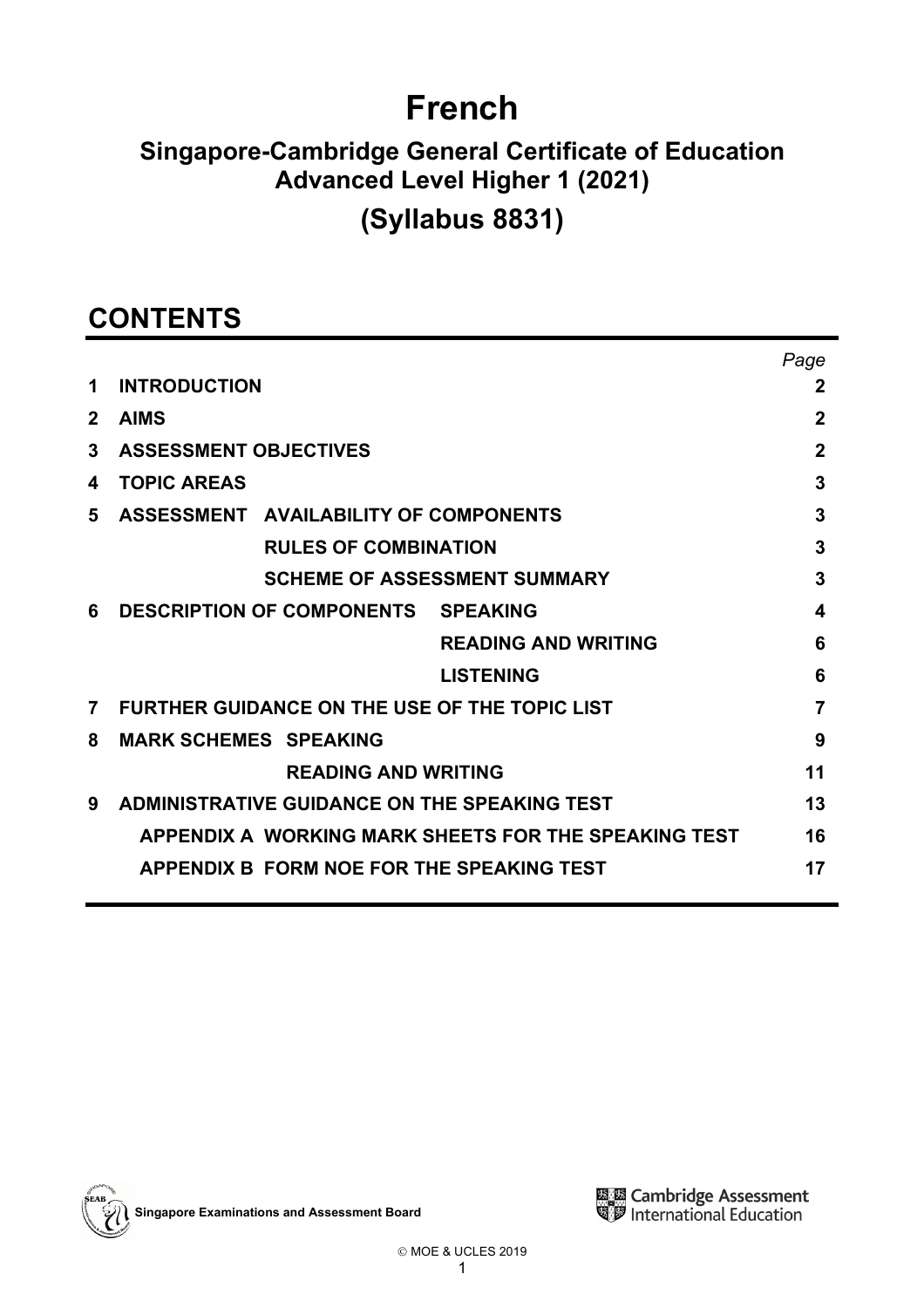## **1 INTRODUCTION**

This document provides details of the H1 Level French syllabus for candidates in **Singapore**.

H1 Level French 8831 is available in October/November only.

**Note on the use of dictionaries**: Centres and candidates should note that dictionaries may be used in *preparation* for the Speaking test. Dictionaries may not be used in any of the other components nor *during* the Speaking test.

### **2 AIMS**

The aims of the syllabus are set out below and describe the educational purposes of following a course in a Language at H1 Level. These aims are the same for all students:

- to develop the ability to understand the language from a variety of registers
- to enable the student to communicate confidently and clearly in the foreign language
- to form a sound base of skills, language and attitudes required for further study, work and leisure
- to develop insights into the culture and civilisation of the countries where the language is spoken, including the study of literary texts where appropriate
- to encourage positive attitudes to language learning and a sympathetic approach to other cultures and civilisations
- to further intellectual and personal development by promoting learning and social skills.

### **3 ASSESSMENT OBJECTIVES**

The examination will assess candidates' linguistic competence and their knowledge of contemporary society by requiring them to:

- understand and respond to texts written in the foreign language, drawn from a variety of sources such as magazines, newspapers, reports, books and other forms of extended writing
- manipulate the foreign language accurately to demonstrate a capacity to choose appropriate examples of lexis and structures
- select information and present it in the foreign language, to organise arguments and ideas logically
- understand and respond to authentic contemporary spoken language drawn from a variety of sources such as recorded news items, telephone messages, announcements, talks and discussions.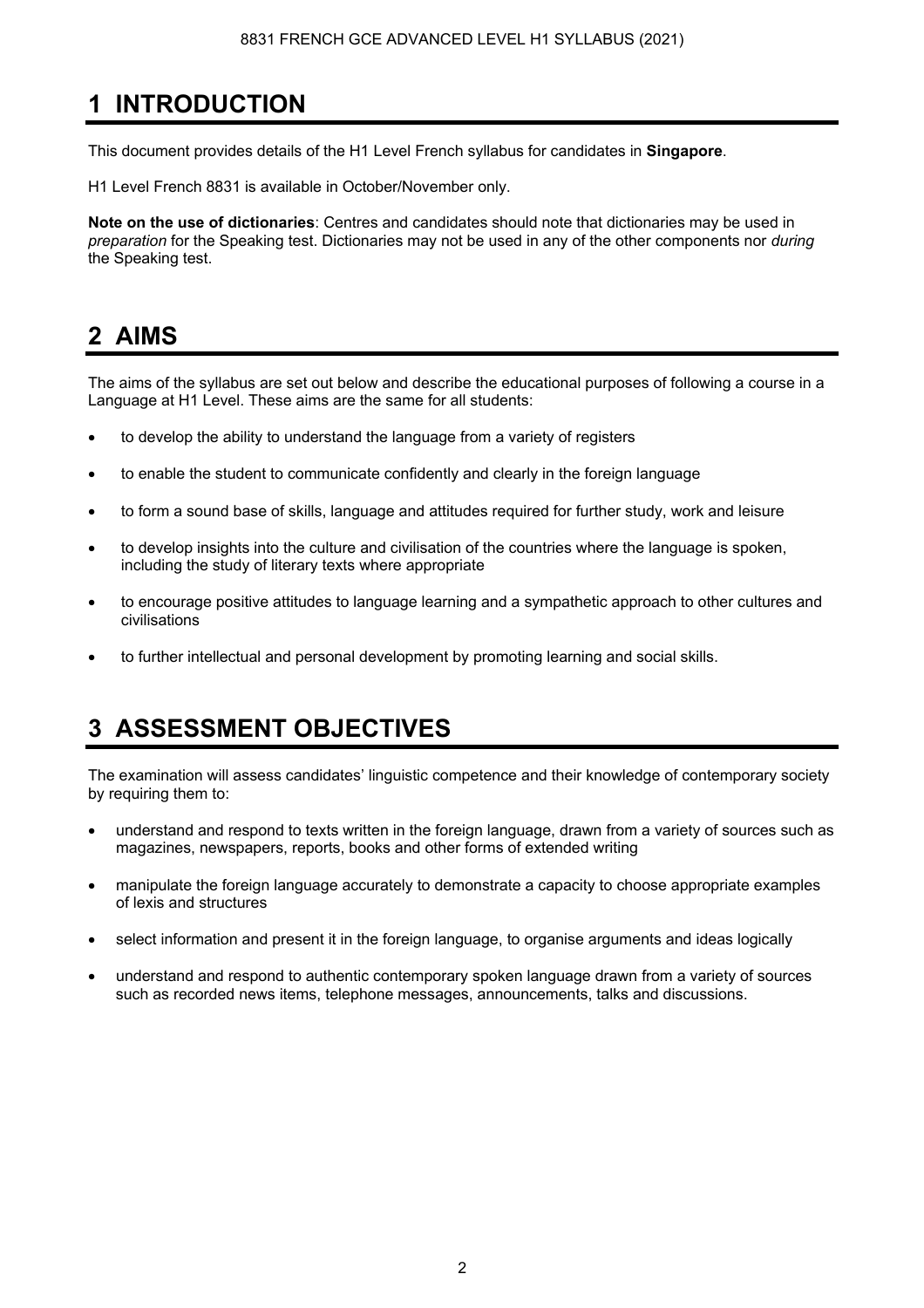# **4 TOPIC AREAS**

*All textual material used in the examination will be drawn from the topic areas below, with reference to the country*/*ies where French is spoken. Further guidance on the Topic Areas is given in section 7 of this syllabus.* 

- Human relationships Sport
- 
- Generation gap **•** Travel and tourism
- Young people Education
- 
- Urban and rural life  **War and peace**
- 
- 
- 
- **Religion and belief Environment**
- Health and fitness Conservation
- Work and leisure Pollution
- Equality of opportunity
- Employment and unemployment

# **5 ASSESSMENT**

#### **AVAILABILITY OF COMPONENTS**

| <b>Component 1</b> | <b>Component 2</b>         | <b>Component 3</b> |  |  |  |  |
|--------------------|----------------------------|--------------------|--|--|--|--|
| <b>Speaking</b>    | <b>Reading and Writing</b> | Listening          |  |  |  |  |
| October/November   | October/November           | October/November   |  |  |  |  |

#### **RULES OF COMBINATION**

Candidates will take Components 1, 2 and 3.

#### **SCHEME OF ASSESSMENT SUMMARY**

|                              | <b>Component 1</b> |                       | <b>Component 2</b> | <b>Component 3</b>    |           |  |  |  |
|------------------------------|--------------------|-----------------------|--------------------|-----------------------|-----------|--|--|--|
| duration                     | weighting          | duration              | weighting          | duration              | weighting |  |  |  |
| 20%<br>approx.<br>15 minutes |                    | 2 hours<br>45 minutes | 60%                | approx.<br>45 minutes | 20%       |  |  |  |

- 
- Family Free time activities
	-
	-
- Patterns of daily life **butter in the Cultural life/heritage •** Cultural life/heritage
	-
- The media The developing world
- Food and drink **•** Scientific and medical advances
- Law and order **Figure 2018 Technological innovation** 
	-
	- -
		- Contemporary aspects of the country/ies where the language is spoken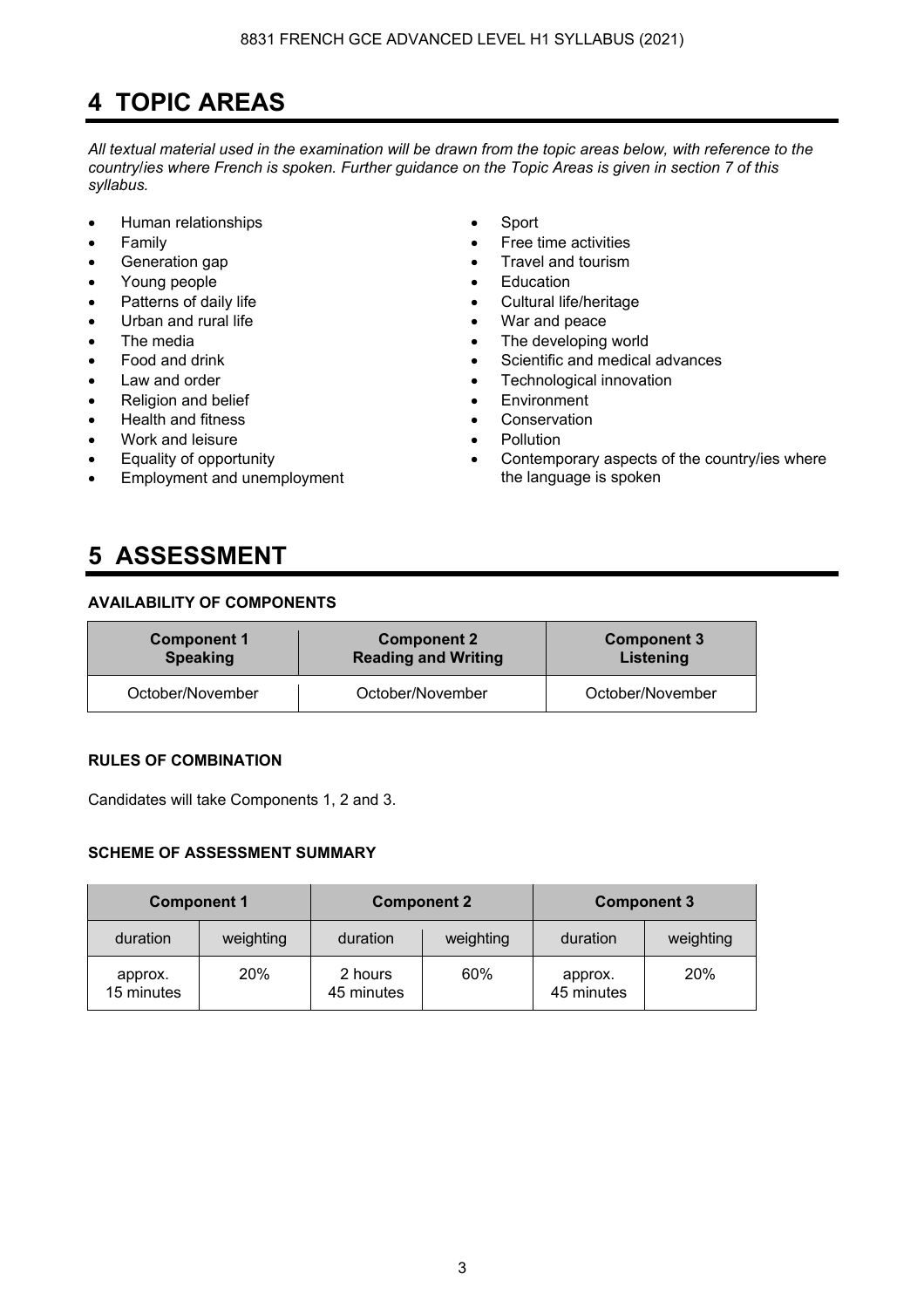### **6 DESCRIPTION OF COMPONENTS**

#### **COMPONENT 1: Speaking (approx. 15 minutes) (raw marks 90 weighted to 25 marks)**

This component description should be read in conjunction with the mark scheme in section 8 of this syllabus and the Administrative Guidance on the Speaking Test in section 9.

A local examiner must be appointed to conduct the test. The name and qualifications of the examiner are to be notified to Cambridge on form NOE (see Appendix B).

It is important that the timings listed for the individual parts of the test be adhered to, within the tolerances given.

**Section 1:** Presentation (no more than  $2\frac{1}{2}$  minutes) (20 marks)

The candidate is expected to give a presentation of about 2 minutes on a specific topic.

The subject matter of the presentation should be drawn from one of the topic areas listed in section 4. Centres wishing to seek advice on the acceptability of subject matter are welcome to contact the Cambridge Languages group through the Singapore Examinations and Assessment Board (SEAB).

The candidate will be expected to show evidence of the ability to present relevant facts, to express opinions and hypotheses and to put forward points for discussion.

The intention is that the candidate should have thoroughly prepared a topic in which they have a personal interest and that they give a lively and interesting presentation. Candidates may prepare a 'cue card' in French to bring into the examination room. The 'cue card' should be no larger than a postcard, and may contain a maximum of 5 headings in succinct point-form to remind candidates of the points they wish to make. Candidates may also bring in a limited quantity of illustrative material, which may include maps, diagrams, statistics, pictures and short articles. **A script of their presentation is not allowed.** 

Examiners will only interrupt candidates to ask questions where the speech shows no sign of finishing after about 2½ minutes, or to prompt candidates having obvious difficulty in continuing with their speech.

#### **Section 2:** Topic conversation (approx. 6 minutes) (35 marks)

The presentation will lead into a conversation about the chosen topic. During the delivery of the presentation, examiners are likely to make notes in order to help them ask appropriate questions. Candidates must be prepared to supply additional factual material where appropriate and to express and defend a point of view. In order to give the candidate every opportunity to do this, questions will be of the 'tell me more about...'. 'why?', 'how?' variety, rather than closed questions which may be answered by 'yes/no'. When choosing a topic, candidates should be advised to consider in what ways a conversation about it might develop: if they cannot think of half a dozen questions they could be asked, it is unlikely to present a fruitful source of discussion. The examiner's objective will be to encourage the candidate to contribute as much as possible to the conversation.

#### **Section 3:** General conversation (approx. 6 minutes) (35 marks)

This section will begin with fairly straightforward questions about the candidate's background and interests and will move quickly on to a more mature conversation discussing more abstract and/or current issues within the general topic areas.

The subjects covered in this section will depend on the candidate's interests and the subject of the presentation: it would not be appropriate to continue talking about the environment/ green issues when the candidate has already chosen to discuss ecology for the topic. Candidates should be able to discuss some matters of current interest though it is unreasonable to assume that all candidates will be closely informed on all matters of serious contemporary concern: if the candidate seems unresponsive, the examiner will try a change of topic.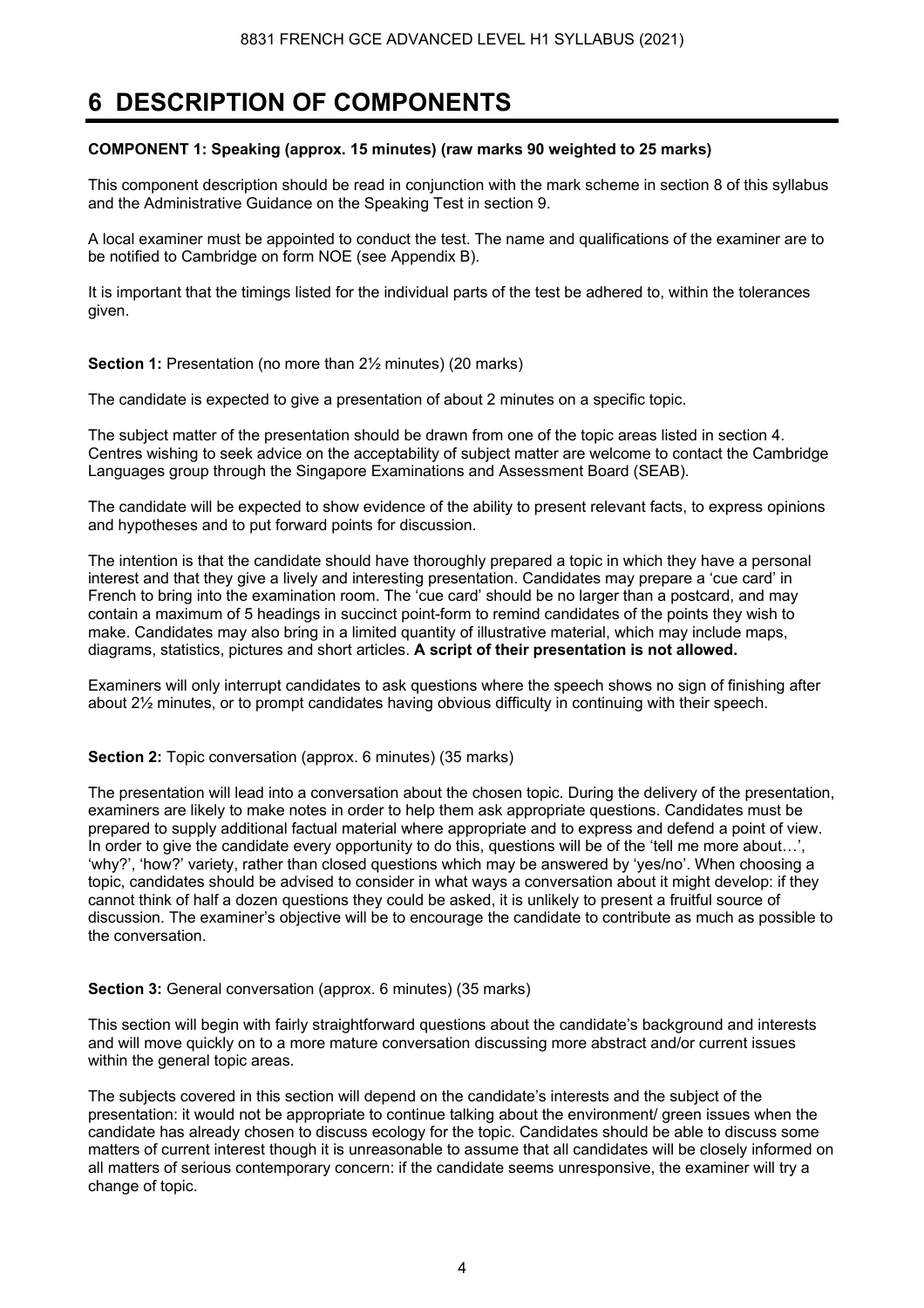For example, examiners might begin the General Conversation section with questions such as 'How do you spend your spare time?', leading rapidly to matters of contemporary interest/current affairs. The type of question is important: closed questions may, of course, be used to gain some information on the candidate's interests, but 'why...?', 'how...?', 'what do you think about...?' will give the candidate scope to expand his/her responses.

Each of the 'starter' questions mentioned above could, depending on the reactions of the candidate, lead away from factual matters towards more abstract areas, for example:

- How long have you lived here?' could lead on to 'What do you think of the area?'  $\rightarrow$  'What would attract people to the area/make them leave it?'  $\rightarrow$  'What would be your ideal place to live and why?'
- What subjects are you studying?'  $\rightarrow$  'What do you think of the way you've been taught?'  $\rightarrow$  'How could' it be improved?'  $\rightarrow$  discussion of school/education system, comparison with other countries.

To give a possible outline of the way the General Conversation section might develop:

| 'What do you do in your spare time?'                                                                                                                                    |                                                                                                                                                                         |
|-------------------------------------------------------------------------------------------------------------------------------------------------------------------------|-------------------------------------------------------------------------------------------------------------------------------------------------------------------------|
| Answer: 'Sport'                                                                                                                                                         | Answer: 'Watch TV'                                                                                                                                                      |
| Supplementary questions – taking part?/<br>watching?/team/individual?                                                                                                   | Supplementary questions - what sort of<br>programmes/news?                                                                                                              |
| $\rightarrow$ Why?<br>This could develop along sport/health lines,<br>necessity for sport in schools, success/failure of                                                | This might develop along the lines of whether the<br>news is unbiased/censorship in general                                                                             |
| national teams                                                                                                                                                          | Films? $\rightarrow$ what makes a film successful, importance<br>of stars and why; national or international film                                                       |
| $\rightarrow$ Feelings of nationalism/nationality; drugs in sport<br>etc, all according to the responses of the candidate.                                              | industries, subsidies for the Arts, etc.                                                                                                                                |
| Any of these areas of discussion could lead to<br>violence in sport $\rightarrow$ society, the need for government<br>intervention/control $\rightarrow$ politics, etc. | Documentaries? $\rightarrow$ are they merely entertainment,<br>or a genuine educational experience? are they<br>sensationalised? $\rightarrow$ power of the media, etc. |

The General Conversation section might only cover 2/3 topic areas, but might touch on more if the examiner has difficulty finding something the candidate is interested in, or can talk about. Candidates who cannot sustain the conversation at an appropriate level when given every opportunity to do so cannot expect a high mark.

#### **Important Note:**

It is intended that both conversation elements will be lively and spontaneous. Teachers should warn their candidates not to produce chunks of pre-learned material since Cambridge's moderators will have been advised to penalise candidates who do so. Equally, teachers who may also be conducting the final examination should guard against over-rehearsing the tests in advance. Any suspicion of collusion in the conduct of speaking tests (e.g. pre-prepared questions, candidates or teachers using pre-determined scripts) will be dealt with in accordance with Cambridge's Malpractice procedures.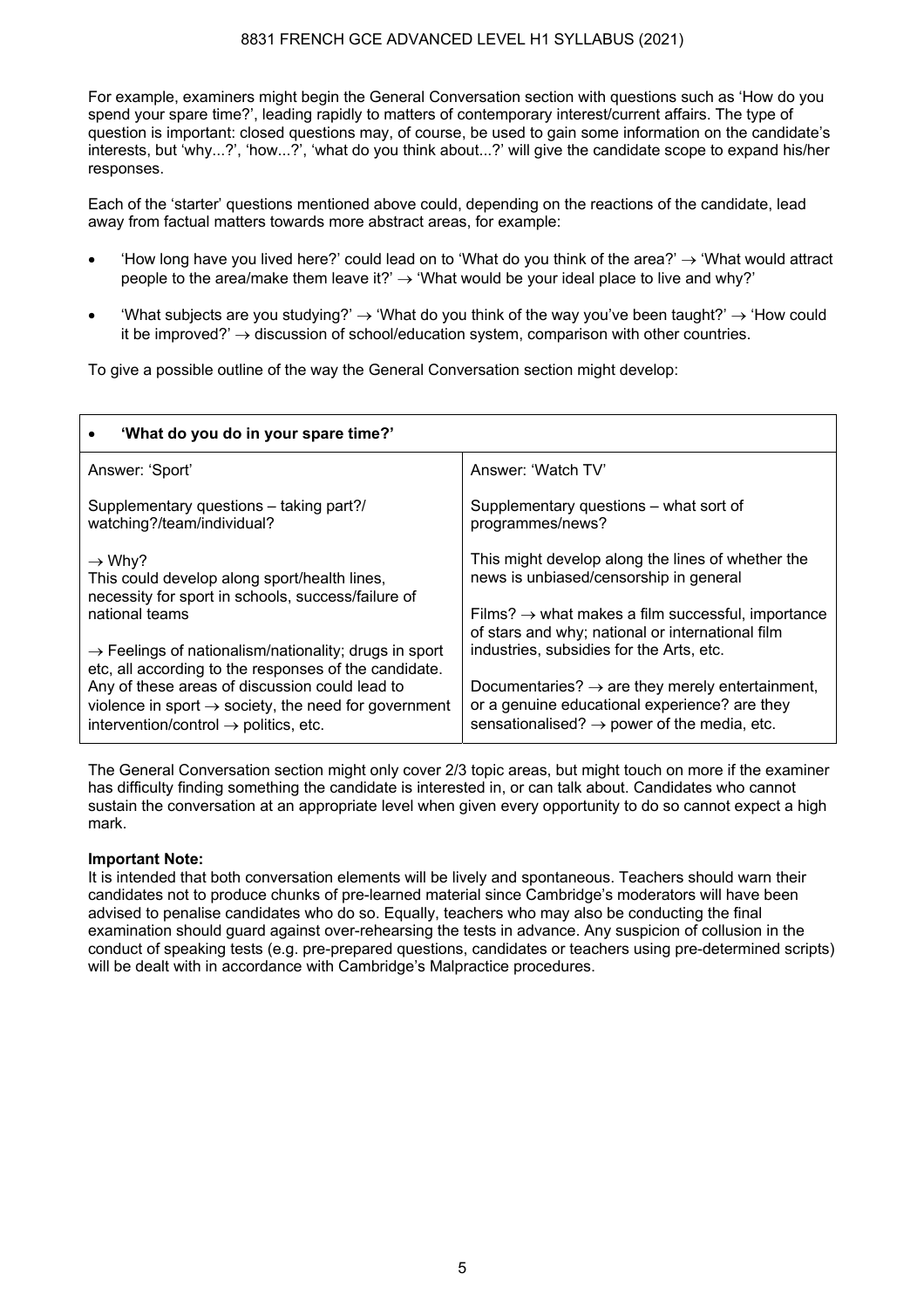#### 8831 FRENCH GCE ADVANCED LEVEL H1 SYLLABUS (2021)

#### **COMPONENT 2: Reading and Writing (2 hours 45 minutes) (75 marks)**

#### **Section 1** (40 marks)

Two passages in French will be set dealing with related themes.

Candidates will be expected to answer specific and general comprehension questions; and to respond to a task requiring summary/comparison of issues raised in both passages. French will be used for all questions and answers.

Passages will be chosen which were written during the last twenty years, and will reflect the international scene:

- The two passages taken together will not exceed 550 words.
- Comprehension questions will be set on both passages (25 marks).
- The last question (15 marks) will require candidates to write about 120 words drawing information from both passages and adding their own opinions (5 marks for items drawn from the texts; 5 for personal response to the material; 5 for quality of language).

#### **Section 2** (25 marks)

Candidates will be asked to write 200 words on one of two topics.

#### **Section 3** (10 marks)

Candidates will be asked to complete a cloze test with 10 gaps, to test knowledge and use of structure.

#### **COMPONENT 3: Listening (approx. 45 minutes) (25 marks)**

A CD will be provided with pre-programmed gaps to which candidates, in groups of no more than 30, will listen together. All items will be heard three times. All rubrics and task descriptions will be in French. Candidates will be given an answer booklet for their responses.

#### **Section 1** (10 marks)

Two or three short, factual items will be heard, e.g. news flashes, advertisements, dialogues, telephone messages.

Both verbal and non-verbal responses will be required. Tasks to test comprehension might include boxticking, matching, true/false, entering information on a grid, timetable, programme or other diagrammatic aid.

#### **Section 2** (15 marks)

Candidates will listen to an extended piece taken from a statement or talk given by a single speaker or from an interview or a discussion involving more than one speaker. Questions will test overall comprehension of the text and comprehension of specific detail.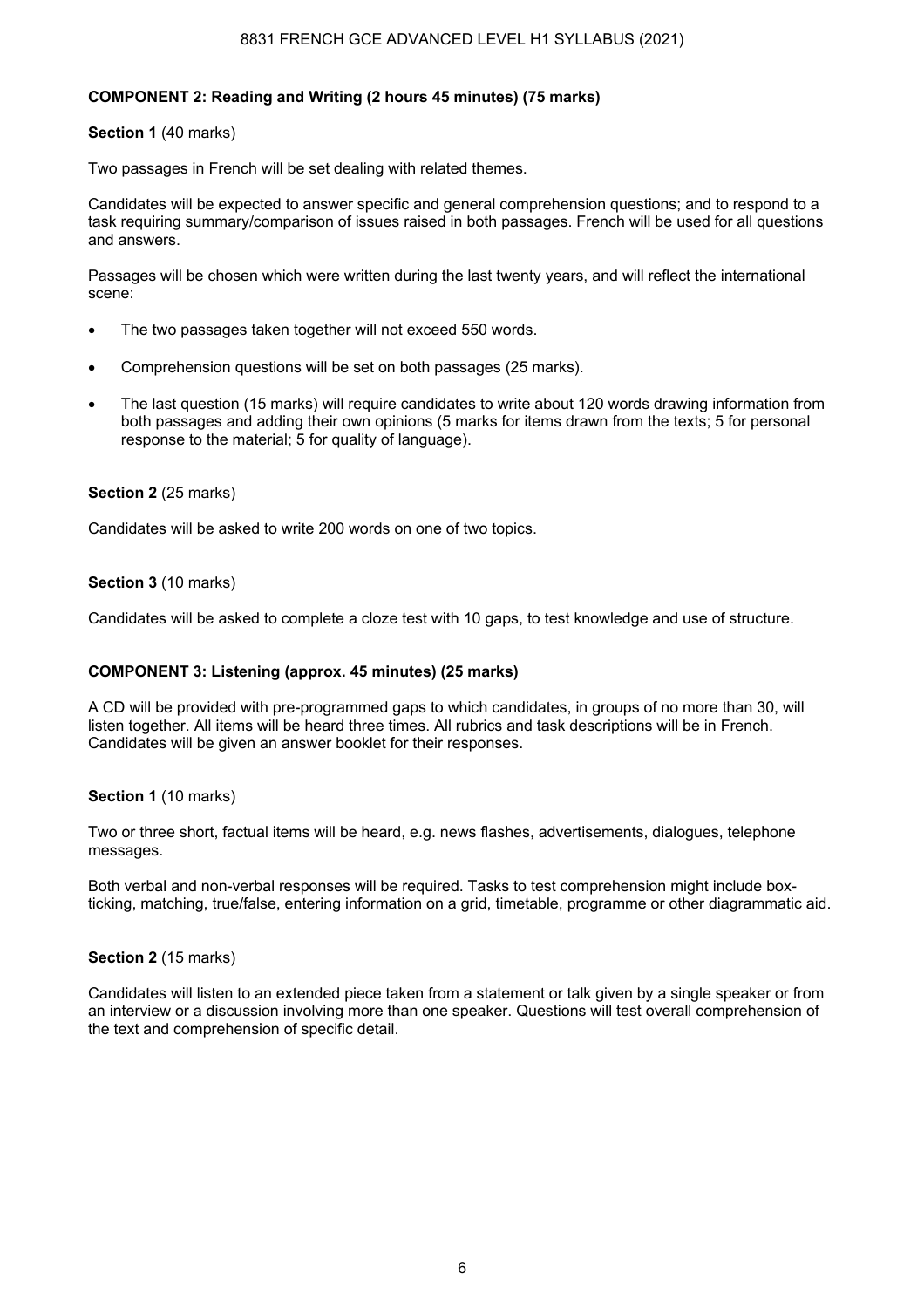### **7 FURTHER GUIDANCE ON THE USE OF THE TOPIC LIST**

Teachers are free to explore the topic areas **in any way they choose**. They may find the following examples (which are not prescriptive) a useful guide to planning courses. All these **suggestions**, and other themes chosen by the teacher from within the topic areas, should be studied with reference to countries/communities where French is spoken.

#### **Human relationships; family; generation gap; young people**

- family activities; new patterns of family relationships; the status of the elderly and responsibility for their care
- conflicts in the family circle; young people and the older generation; attitudes of young people to the family environment
- young people and their peer group; young people as a target group for advertisers and politicians

#### **Patterns of daily life; urban and rural life; the media; food and drink; law and order; religion and belief; health and fitness**

- daily routine; school; the individual's way of life; living conditions
- advantages and disadvantages of urban and rural life; transport and communications; shopping; housing
- the role and influence of the media; the power of advertising
- healthy eating; fast-food; national traditions of eating and drinking
- violence and crime; drug-related crime; the role of the police; law-enforcement
- the place of religion in society; attitudes to religious belief; patterns of attendance; religious minorities
- healthy living; exercise; dieting; drugs; health care provision; stress; AIDS

#### **Work and leisure; equality of opportunity; employment and unemployment; sport; free time activities; travel and tourism; education; cultural life/heritage**

- women in society and in the workforce; equality of opportunity for minority groups
- preparation for work and job opportunities; career plans; qualifications and job routines; plight of the unemployed; areas of high unemployment; demise of traditional industries; possible solutions; immigrant workers
- individual and team sports; amateur and professional sport
- value of leisure; balance between leisure and work; planning leisure time
- tourism as a modern phenomenon; friction between tourists and local inhabitants; holidays and foreign travel
- education systems and types of school; patterns of curriculum; relationship between education and training; further and higher education provision; examinations
- the world of the arts; significant figures and trends in the arts; the place of culture and the arts in the life of the nation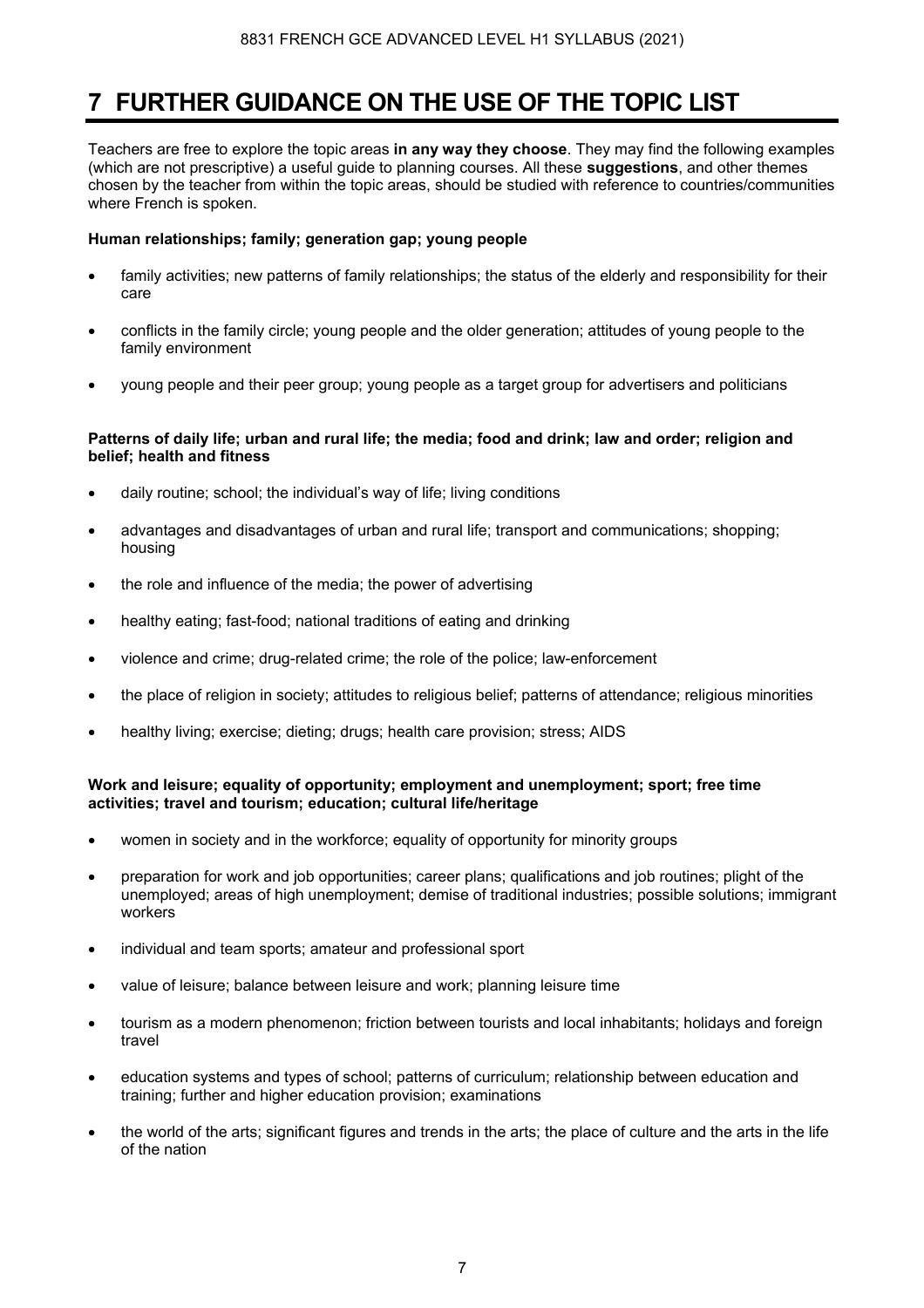#### 8831 FRENCH GCE ADVANCED LEVEL H1 SYLLABUS (2021)

#### **War and peace; the developing world**

- conflicts in the world: ethnic, religious, ideological
- problems of developing countries; future trends

#### **Medical advances; scientific and technological innovation**

- advances in the treatment of disease; ethical issues of medical and other technologies
- cloning; genetic modifications; modern communications systems

#### **Contemporary aspects of the country/ies where the foreign language is spoken**

• political, regional, social issues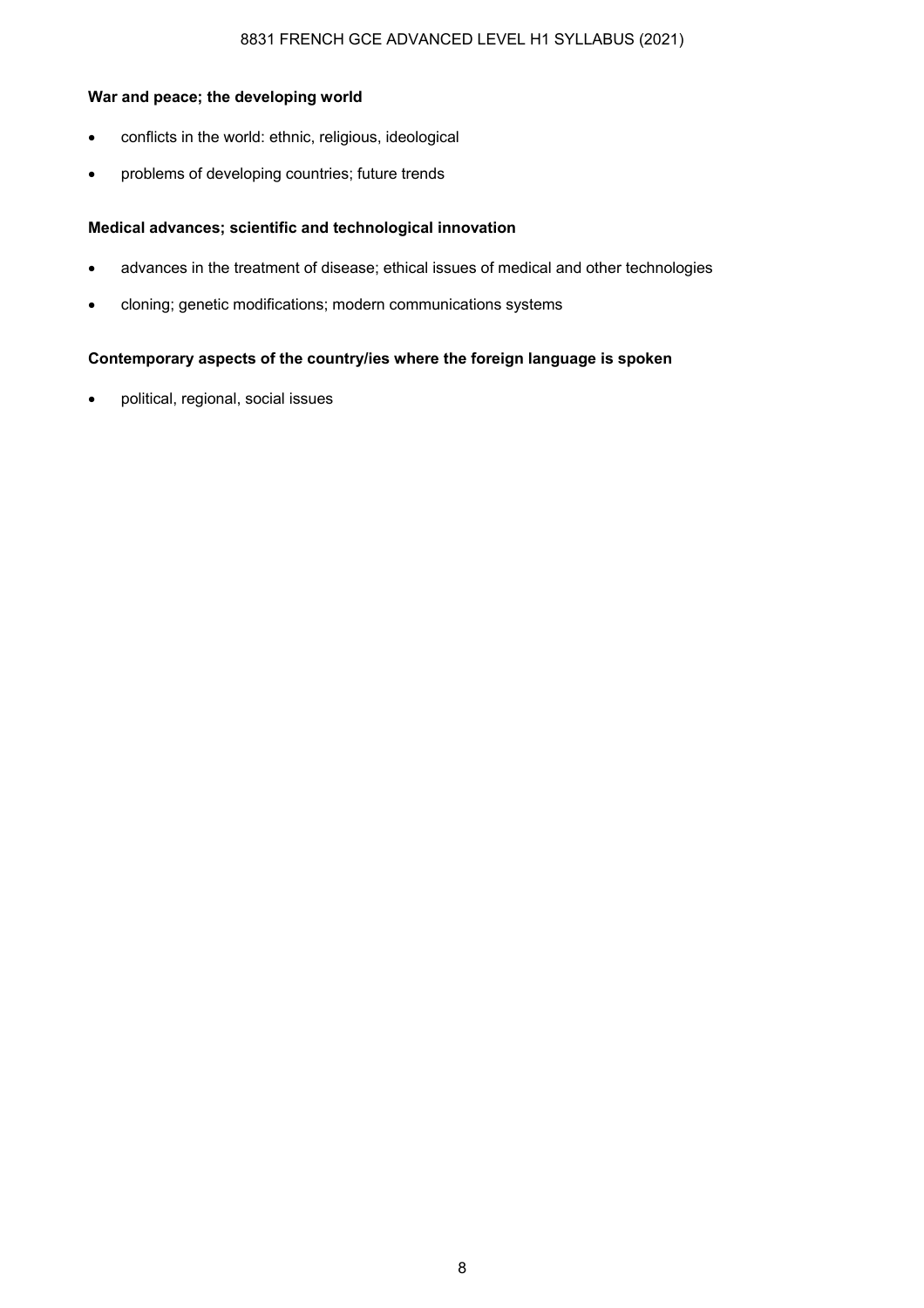# **8 MARK SCHEMES**

### **COMPONENT 1: Speaking**

#### **Section 1: Presentation**

The presentation will be marked out of 20 marks: Content/Presentation 10; Pronunciation/ Intonation 5; Language 5.

| <b>Content/Presentation</b><br>Knowledge of facts; ability to<br>express opinions and raise issues<br>for discussion. |                                                                                                                                                                                                                     |                         | <b>Pronunciation/Intonation</b>                                                                                                     | Language                |                                                                                                                                                                               |  |  |  |  |
|-----------------------------------------------------------------------------------------------------------------------|---------------------------------------------------------------------------------------------------------------------------------------------------------------------------------------------------------------------|-------------------------|-------------------------------------------------------------------------------------------------------------------------------------|-------------------------|-------------------------------------------------------------------------------------------------------------------------------------------------------------------------------|--|--|--|--|
| 9–10                                                                                                                  | Full and well organised<br>coverage of the topic; ideas<br>and opinions included as well<br>as factual points; lively<br>presentation; Examiner's<br>interest sustained.                                            | 5                       | Outstanding pronunciation<br>and intonation; an occasional<br>slight mistake or hesitation.<br>Not necessarily a native<br>speaker. | 5                       | Has a very good feeling for<br>the language; speaks fluently<br>and accurately; shows good<br>use of relevant idiom and uses<br>a wide range of structures and<br>vocabulary. |  |  |  |  |
| $7 - 8$                                                                                                               | Good exposition and sound<br>organisation of the topic; makes<br>relevant factual points though<br>may be less good in ideas and<br>opinions; presentation<br>somewhat stilted though keeps<br>Examiner's interest. | $\overline{\mathbf{4}}$ | Good pronunciation, makes<br>a fair attempt at correct<br>intonation and expression;<br>some mistakes and/or<br>hesitation.         | $\overline{\mathbf{4}}$ | Speaks fairly fluently and<br>accurately; uses idiom with a<br>reasonable range of structures<br>and vocabulary.                                                              |  |  |  |  |
| $5 - 6$                                                                                                               | Adequate exposition of the<br>topic; few ideas or opinions;<br>evidence of preparation but<br>presentation pedestrian.                                                                                              | 3                       | A fair degree of accuracy in<br>pronunciation; quite a number<br>of errors; some attempt at<br>intonation and expression.           | 3                       | May speak with hesitation;<br>adequate range of structures<br>and vocabulary; no ambiguity<br>of meaning.                                                                     |  |  |  |  |
| $3 - 4$                                                                                                               | Material thin; rambling,<br>repetitious; hardly any ideas or<br>opinions; in danger of losing the<br>Examiner's interest.                                                                                           | $\overline{2}$          | Intelligible but shows marked<br>influence of mother tongue<br>and very many errors of<br>pronunciation.                            | $\overline{2}$          | Marked hesitation; limited<br>range of structures and<br>vocabulary; leading to some<br>ambiguity of meaning.                                                                 |  |  |  |  |
| $0 - 2$                                                                                                               | Very little factual information;<br>material irrelevant; vague,<br>arguments incoherent; little<br>effort at presentation.                                                                                          |                         | 0-1 Very poor; many gross errors;<br>frequently incomprehensible.                                                                   |                         | 0-1 Very marked hesitation;<br>severe limitations of structures<br>and vocabulary; thought<br>processes basically influenced<br>by mother tongue.                             |  |  |  |  |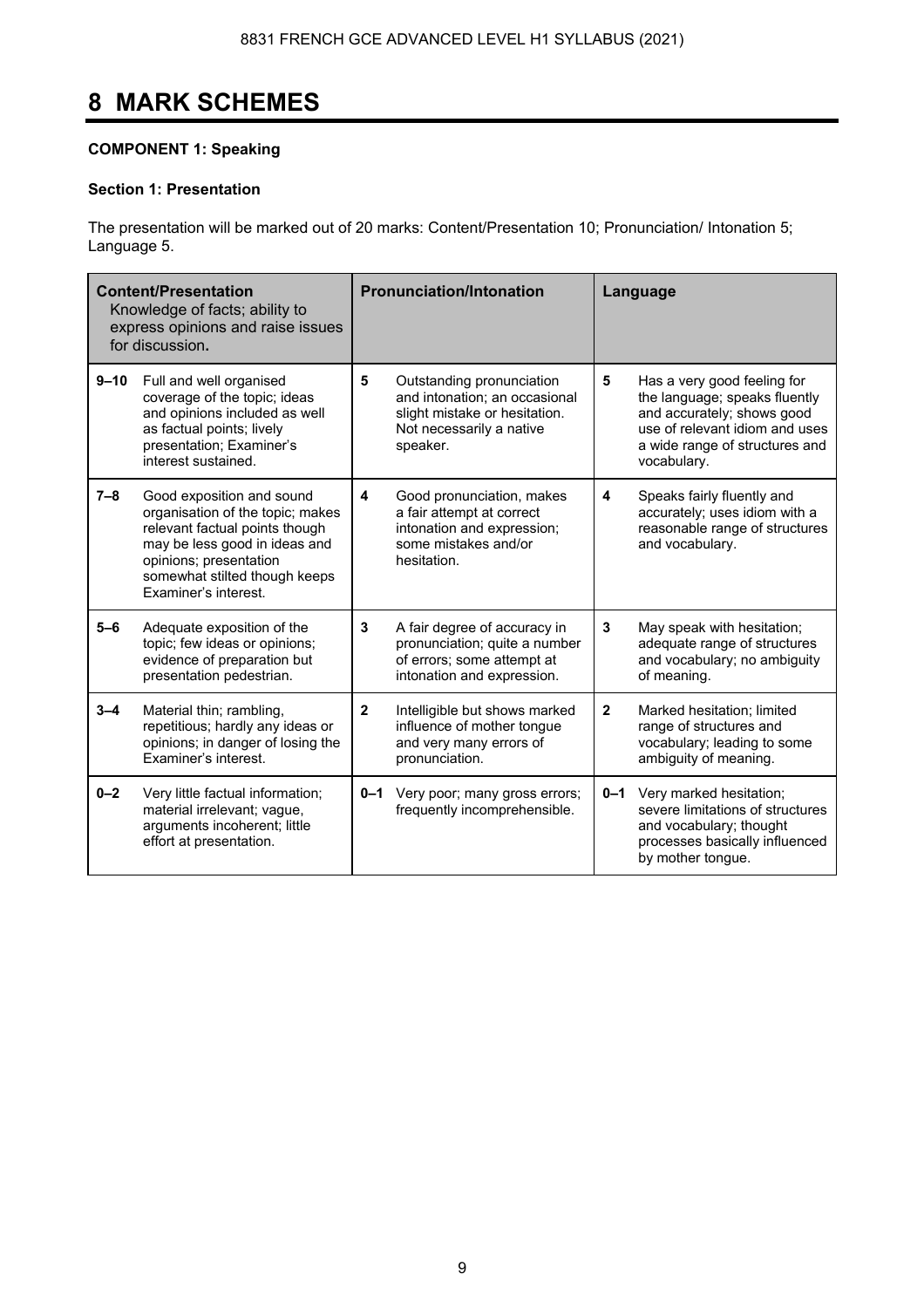#### **Section 2: Topic Conversation and Section 3: General Conversation**

Examiners will mark out of 35 for each part: Comprehension and Responsiveness (10 marks), Accuracy (10 marks), Feel for the Language (10 marks), Range of Vocabulary and Structures (5 marks).

| <b>Comprehension and</b><br><b>Responsiveness</b>                                                                                                                                                                                                               | <b>Accuracy</b>                                                                                                                                                          | <b>Feel for the Language</b>                                                                                                                                                                 |
|-----------------------------------------------------------------------------------------------------------------------------------------------------------------------------------------------------------------------------------------------------------------|--------------------------------------------------------------------------------------------------------------------------------------------------------------------------|----------------------------------------------------------------------------------------------------------------------------------------------------------------------------------------------|
| 9-10 Very good<br>No problems of comprehension.<br>Responses are natural and spontaneous<br>even to unexpected questions. Able to<br>present and defend a point of view in<br>discussion.                                                                       | Very good<br>$9 - 10$<br>Consistently accurate. Only<br>occasional minor slips.                                                                                          | $9 - 10$<br>Very good<br>Has a very good feeling for the<br>language and is able to express<br>concepts fluently in appropriate idiom.<br>Negligible influence from the mother<br>tongue.    |
| $7 - 8$<br>Good<br>Few problems of comprehension.<br>Responds thoughtfully, and copes fairly<br>well with unexpected questions.<br>Reasonably forthcoming but tends to<br>follow Examiner's lead.                                                               | $7 - 8$<br>Good<br>Accuracy generally good, with more<br>frequent errors than in the very best<br>candidates. Shows a sound basic<br>understanding of grammatical usage. | Good<br>7–8<br>Has a very good feeling for the<br>language. Shows competent use of<br>relevant idiom. Avoids significant<br>influence from mother tongue.                                    |
| $5 - 6$<br><b>Satisfactory</b><br>Understands questions on basic<br>situations and concepts, but has difficulty<br>with more complicated ideas. Some delay<br>in response. Needs encouragement to<br>develop topics OR relies heavily on<br>prepared responses. | $5 - 6$<br><b>Satisfactory</b><br>Accuracy indicates a measure of<br>competence but with some obvious<br>and significant gaps in grammatical<br>usage.                   | $5 - 6$<br><b>Satisfactory</b><br>Feeling for the language evident with<br>some occasional use of relevant<br>idiom. Thought processes and<br>expression are influenced by mother<br>tongue. |
| 3-4 Weak<br>Has general difficulty in understanding.<br>Limited response to questions on the<br>majority of topics raised.                                                                                                                                      | Weak<br>$3 - 4$<br>Generally inaccurate use of the<br>language.                                                                                                          | Weak<br>$3 - 4$<br>Has scant feeling for the foreign<br>idiom. Generally translates literally<br>from the mother tongue.                                                                     |
| $0 - 2$<br>Poor<br>Severe problems of comprehension. Very<br>marked hesitation. Limited<br>responsiveness.                                                                                                                                                      | $0 - 2$<br>Poor<br>No grasp of grammatical accuracy.<br>Errors constant and repeated.                                                                                    | $0 - 2$<br>Poor<br>Has no feeling for the foreign<br>language.                                                                                                                               |

#### **Range of Vocabulary and Structures**

| 5 | Very good<br>Extensive range of appropriate vocabulary. Able to use a wide range of structures with confidence.                          |
|---|------------------------------------------------------------------------------------------------------------------------------------------|
| 4 | Good<br>Has sufficient range of vocabulary and structures to handle reasonably mature subjects.                                          |
| 3 | <b>Satisfactory</b><br>Limited expression of ideas (but not ambiguity) caused by limitations in range of vocabulary and some structures. |
| 2 | Weak<br>Severe limitations of vocabulary and structures restrict discussion to a very basic level.                                       |
|   | 0-1 Poor<br>Very restricted vocabulary. Only simple sentences and no variety of structure.                                               |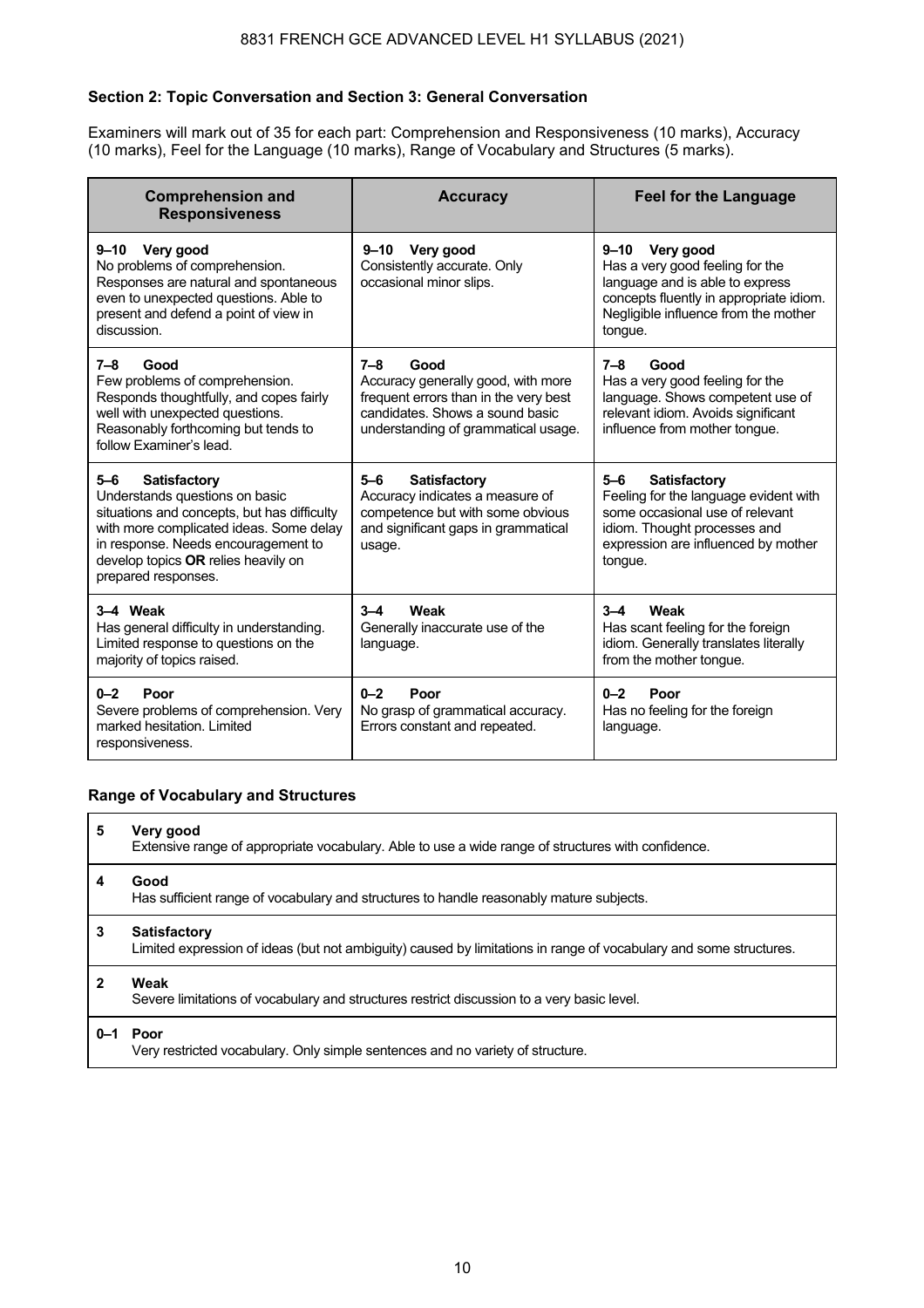#### 8831 FRENCH GCE ADVANCED LEVEL H1 SYLLABUS (2021)

#### **COMPONENT 2: Reading and Writing**

#### **Section 1**

#### **Quality of Language (for final question in Section 1)**

| 5            | Very good<br>Consistently accurate. Only very few errors of minor significance. Accurate use of more complex structures (verb<br>forms, tenses, prepositions, word order).                                                 |
|--------------|----------------------------------------------------------------------------------------------------------------------------------------------------------------------------------------------------------------------------|
| 4            | Good<br>Higher incidence of error than above, but clearly has sound grasp of the grammatical elements in spite of lapses.<br>Some capacity to use accurately more complex structures.                                      |
| 3            | <b>Satisfactory</b><br>Fair level of accuracy. Common tenses and regular verbs mostly correctly formed. Some problems in forming<br>correct agreement of adjectives. Difficulty with irregular verbs, use of prepositions. |
| $\mathbf{2}$ | <b>Below average</b><br>Persistent errors in tense and verb forms. Prepositions frequently incorrect. Recurrent errors in agreement of<br>adjectives.                                                                      |
|              | 0-1 Poor<br>Little or no evidence of grammatical awareness. Most constructions incomplete or incorrect. Consistent and<br>repeated error.                                                                                  |

#### **Response to the Text (for final question in Section 1)**

Mark like a mini-essay according to the variety and interest of the opinions and views expressed, the response to the original text stimulus and the ability to express a personal point of view. Further, more detailed guidance for particular questions will be given to examiners.

| Very good<br>Varied and interesting ideas, showing an element of flair and imagination, a capacity to express a personal point<br>of view. |
|--------------------------------------------------------------------------------------------------------------------------------------------|
| المته                                                                                                                                      |

**4 Good** 

 Not the flair and imagination of the best candidates, but work still shows an ability to express a range of ideas, maintain interest and respond to the issues raised.

#### **3 Satisfactory**

 A fair level of interest and ideas. May concentrate on a single issue, but there is still a response to ideas in the text.

#### **2 Below average**

 Limited range of ideas; rather humdrum. May disregard the element of response to the text, and write a largely unrelated free-composition.

#### **0–1 Poor**

 Few ideas to offer on the theme. Banal and pedestrian. No element of personal response to the text. Repeated error.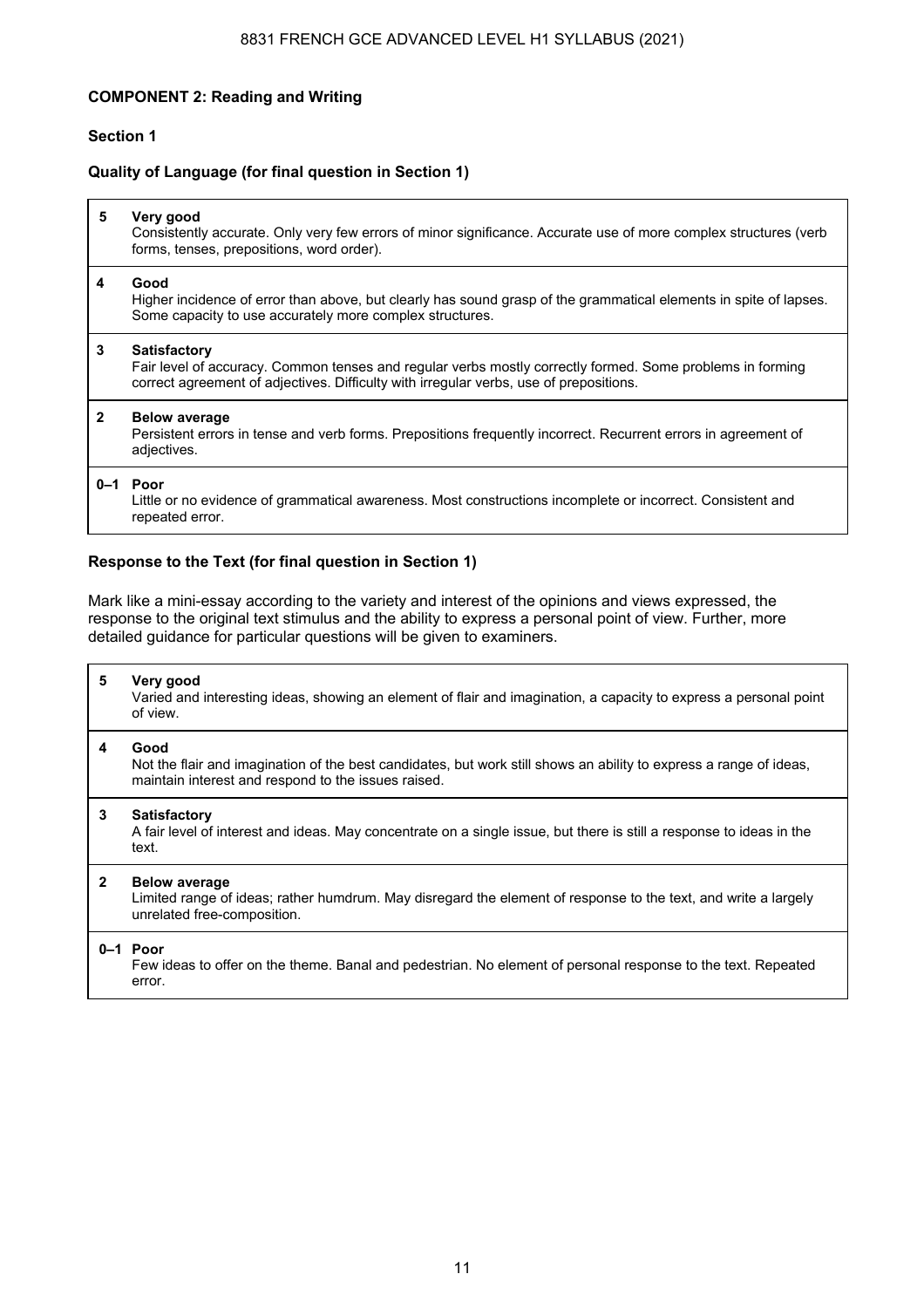#### **Section 2: Composition**

25 marks are awarded as follows:

- Relevant communication 5 marks
- Accuracy 15 marks
- Impression 5 marks

*Counting words* 

The question is marked up to a maximum of 210 words.

*Irrelevant material* 

No marks will be obtained for clearly irrelevant material.

#### **Relevant communication marks**

The content is open-ended provided it relates strictly to the material demanded in the question set. There are no set points to be made. To score 4 or 5 marks the candidate must show some maturity of thought, present a balanced argument when required by the demands of the essay title, and write a well-structured essay.

#### **Accuracy marks**

| $13 - 15$ | High degree of accuracy in the use of all structures, both basic and more advanced. There should be very<br>few errors and only of minor significance for an award of 15.                         |
|-----------|---------------------------------------------------------------------------------------------------------------------------------------------------------------------------------------------------|
| $10 - 12$ | The candidates show a sound grasp of structures, both basic and more advanced, although they may make<br>more errors in using more advanced ones than the candidates placed in the very top band. |
| $7 - 9$   | High degree of accuracy in basic sentence structures, and accuracy in <b>some</b> more complex structures.                                                                                        |
| $4 - 6$   | Reasonably accurate in basic sentence patterns. Candidates who do not use any more complex structures<br>must not be awarded a mark in a higher band than this one.                               |
| $1 - 3$   | Persistent errors, even in basic grammar, e.g. subject-verb accord, word order in main clauses, but a few<br>basic items correct.                                                                 |
| 0         | No marks are awarded to compositions which are entirely inaccurate or incomprehensible.                                                                                                           |

#### **General impression marks**

| 5       | Excellent use of idiom, vocabulary, structures and appropriate tenses.    |
|---------|---------------------------------------------------------------------------|
| 4       | Very good use of idiom, vocabulary, structures and appropriate tenses.    |
| 3       | Good use of idiom, vocabulary, structures and appropriate tenses.         |
| 2       | Satisfactory use of idiom, vocabulary, structures and appropriate tenses. |
| $0 - 1$ | Poor use of idiom, vocabulary, structures; inappropriate tenses.          |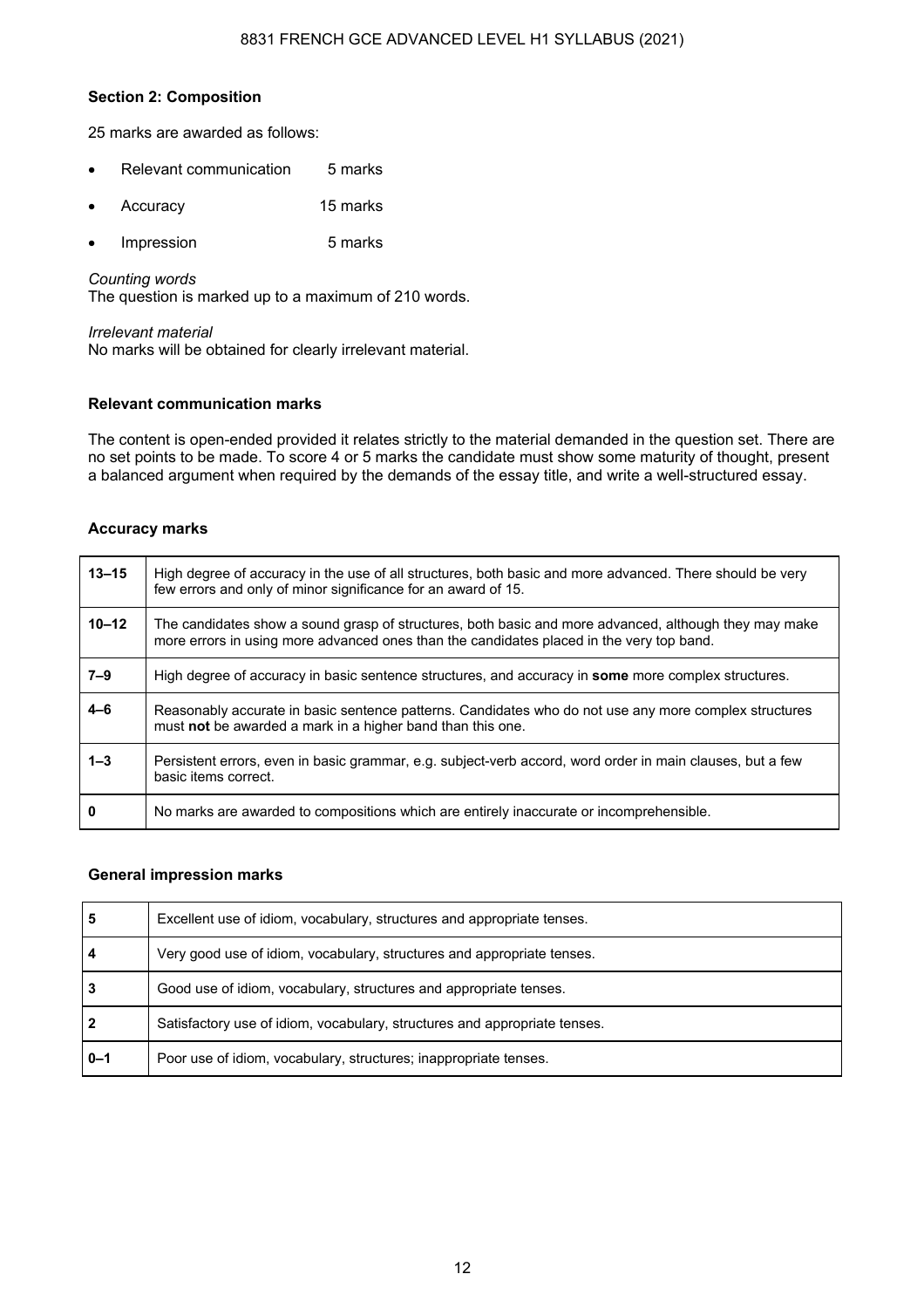### **9 ADMINISTRATIVE GUIDANCE ON THE SPEAKING TEST**

This guidance should be read in conjunction with the appropriate component description and mark scheme.

#### **GENERAL INSTRUCTIONS**

#### **Absentees**

Candidates who do not attend examinations must be shown on the mark sheet as 'absent'. If the examiner knows that they have withdrawn from the examination s/he should indicate this on the mark sheet. If a candidate is absent because of illness and the examiner makes arrangements to test him/her later at another Centre, this should be noted. Care must be taken to ensure that the marks for any candidate who is transferred and examined at a Centre other than his/her own are entered on one of the blank sheets provided, the candidate's full name and candidate number and the name of the school being quoted.

#### **Additional candidates**

If any candidate is presented for examination whose name is not on the entry form, s/he should be examined in the normal way and a separate mark sheet should be made out, bearing name, candidate number and marks.

#### **CONDUCT OF THE SPEAKING TEST**

Candidates must be examined singly. In order to put candidates at their ease when they enter the room, the examiner should smile and indicate where the candidate should sit. A good examiner will usually send a candidate out of the interview smiling, no matter how good or bad the performance has been.

There should be no smoking in the examination room.

Other recommendations: do not walk about or distract candidates in any way (e.g. by doodling or fiddling with papers, etc.); always appear interested, even in mundane matters; never show undue surprise, impatience or mockery; never correct a candidate.

#### **ADMINISTRATIVE ARRANGEMENTS**

#### **1 Dates**

 The speaking tests take place before the main examination period. Dates for speaking tests are arranged locally.

 Dates are given for the completion of the speaking tests and for the receipt of mark sheets and recordings at Cambridge (see paragraph 5). It is important that these dates are adhered to in order to allow sufficient time for moderation.

#### **2 Appointment of examiners**

The Singapore Examinations and Assessment Board (SEAB) will appoint the examiner and make arrangements for candidates to be tested.

#### **3 Size of sample**

 Each examiner will be required to record a sample of candidates from each Centre at which he or she examines. The examiner is asked to select and record six candidates, covering as wide a range of ability as possible (where examiners examine at more than one Centre, only one sample is required). The candidates selected should be spread as evenly as possible across the range of marks (2 good, 2 middling, 2 weak). This will enable Cambridge to check accurately the standard of assessment. The recording should be carried out in accordance with the instructions headed 'Recording of Candidates' (see paragraph 7).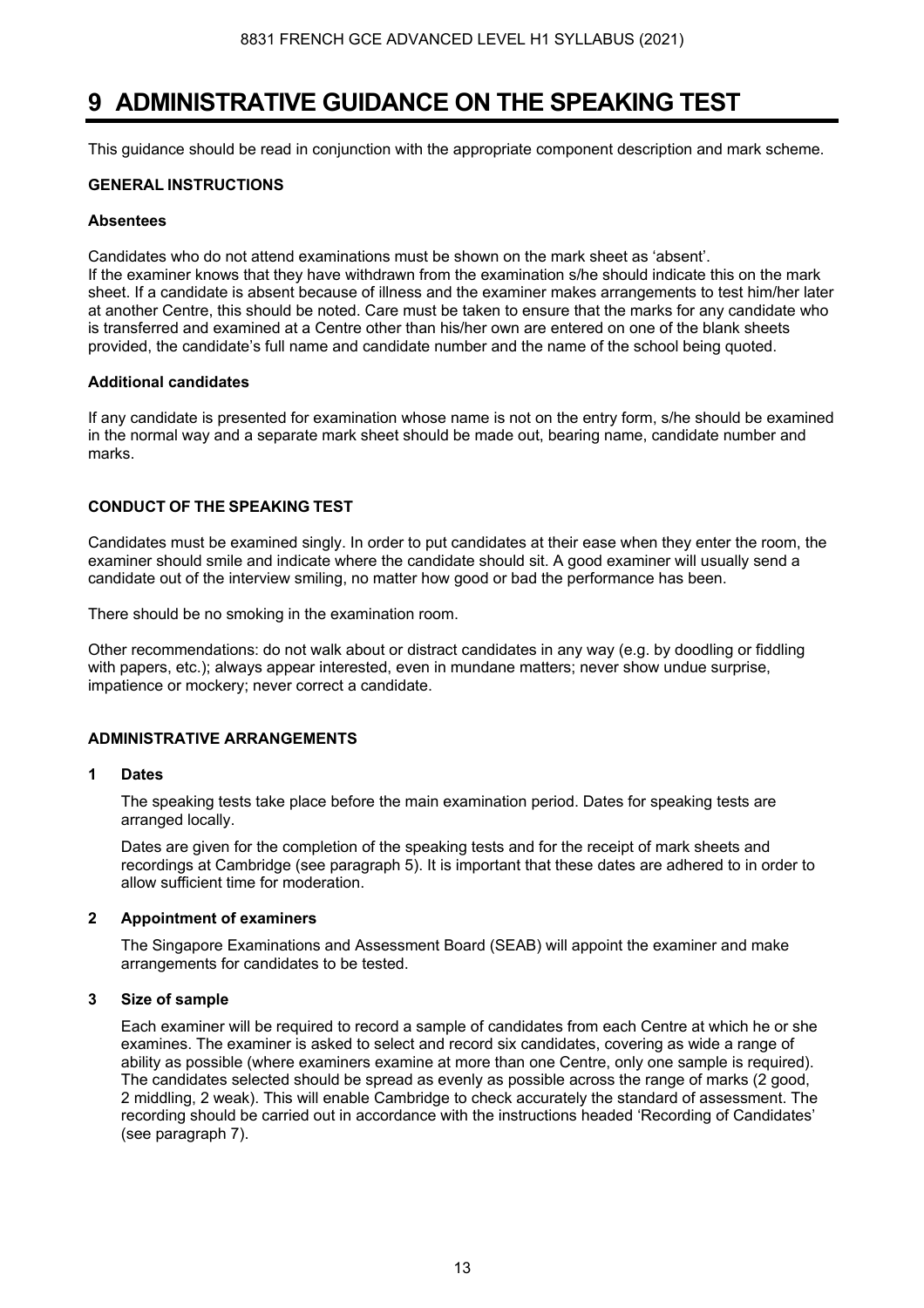#### **4 The Working Mark Sheet**

The **Working Mark Sheet** is intended as a working document, on which the marks should be completed at the time of the conduct of the test, as specified in the Marking Instructions. Be very careful to check all additions. A copy of the Working Mark Sheet is included in this syllabus and should be photocopied by teachers/examiners for use in the examination, as required.

SEAB will instruct Centres on the procedures for the onward transmission of marks to Cambridge.

#### **5 Despatch and return of mark sheets and recorded sample**

 Examiners should return mark sheets and recordings to SEAB as stipulated for onward transmission to Cambridge as soon as possible. Do not wait until the end of the assessment period before despatching them.

#### **6 Arrangements for the examination**

Examination conditions must prevail in the area where the examination takes place. Adequate supervision should be provided to ensure that candidates leaving the interview room do not communicate with those waiting to enter.

#### **7 Recording of candidates**

 Centres should ensure well in advance of the test that a suitably quiet room will be available and that their recording equipment is in good order. Rooms which are too close to a playground, recreation room or noisy classroom are to be avoided. It is essential that unnecessary background noise should be excluded.

 Moderation samples must be recorded onto an SD card as .mp3 files. Each candidate's file must be saved individually so that it can be accessed for the purpose of moderation.

 Care should be taken to ensure that recording quality is good. The recording equipment to be used must be tested in situ some time before the actual examination, ideally with one of the candidates. Examiners should take care to avoid long gaps and extraneous noise on the recordings. If Centres are re-using SD cards, any previous recordings on the card must be deleted prior to the examination.

 Recording should be done as unobtrusively as possible and candidates who are chosen for recording should not be made to feel that they are being singled out in any way. It should be emphasised that the recording is being carried out to check the standard of assessment and not the candidate.

 1 SD card per Centre must be used. The examiner should introduce each SD card with the following information: Centre Number, Centre Name, Examination Number, Examination Name, Name of Examiner, Date, e.g.

*"WY 312 International School 8831 H1 level French Mr R Peters October 17th 2021"*

Each candidate should be introduced as follows:

"Index Number *e.g. 047* Candidate Name *e.g. Jane Williams*"

At the end of the sample, please state "End of sample".

#### **The recording must not be stopped once a candidate's examination has started.**

Each SD card and case must be labelled with syllabus/component number and Centre number.

Each recorded file on the SD card must be clearly named using the following convention:

Centre number index number syllabus number component number.

Before the SD card is despatched, spot checks must be made to ensure that every candidate is clearly audible.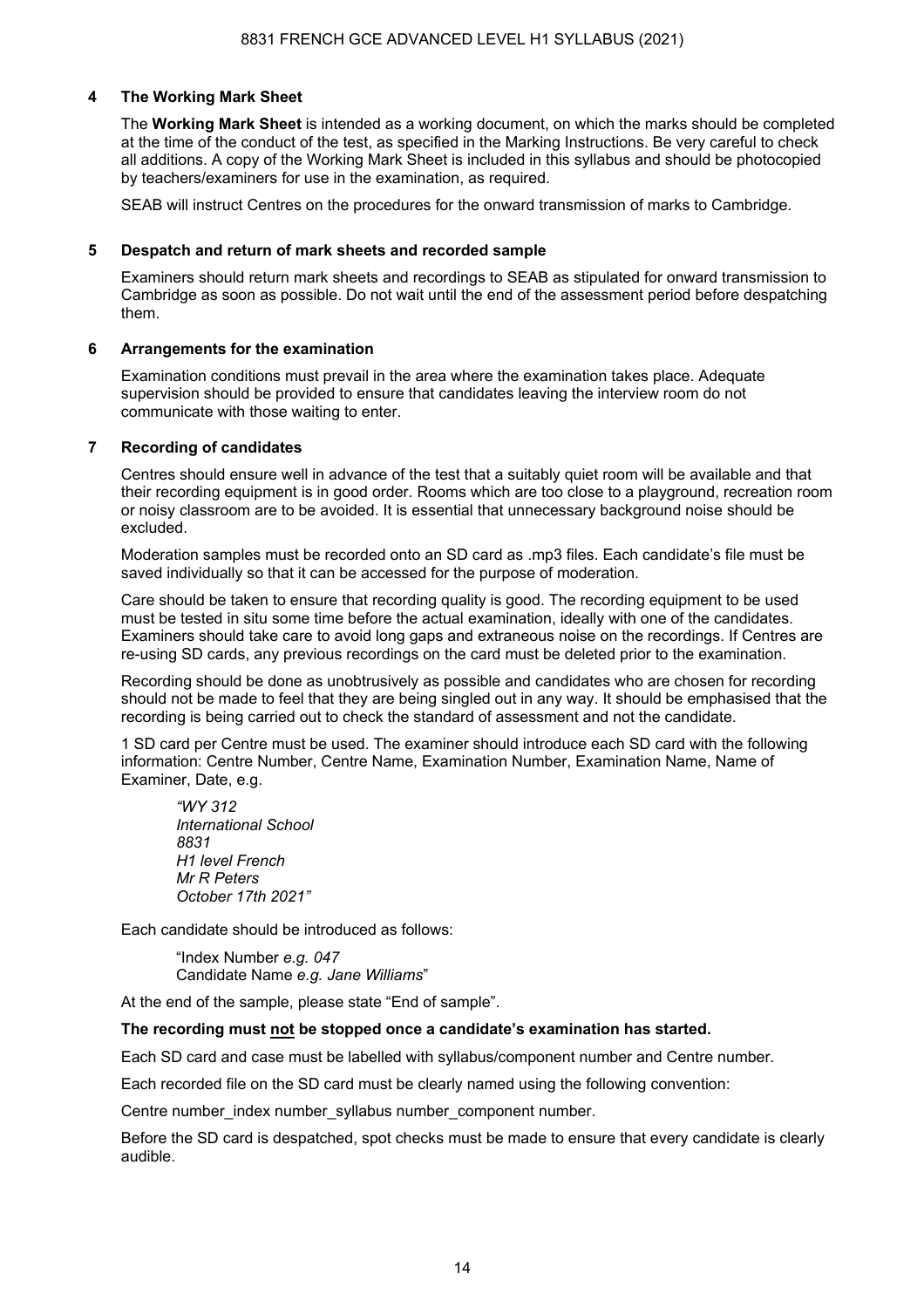If by accident it is discovered that a candidate has not been recorded, there is no requirement to redo the test. In such a case, however, a letter must be sent to Cambridge detailing the problems, a copy of which should be included with the SD card.

#### **COMPLETING THE WORKING MARK SHEET**

Appendix A is the Working Mark Sheet for the Speaking Test for H1 Level French. Teachers/examiners should copy this for use in the examination, as required. The form should be completed in ink.

- **1** Complete the information at the head of the form.
- **2** List the candidates in index number order.
- **3** In accordance with the Mark Scheme for Component 1 (Section 8) enter the marks for the Presentation, Topic Conversation and General Conversation in the appropriate columns.
- **4** Add the marks to give a total out of 90. Enter this figure in the *Total* column.
- **5** Check all additions.

#### **ARRANGEMENTS FOR EXTERNAL MODERATION**

External moderation of internal assessment is carried out by Cambridge.

The internally assessed **total marks** of **all** candidates must be submitted to Cambridge.

The following must be sent to Cambridge:

- the internally assessed **Speaking tests** of a **sample** of candidates. Details of the required sample size and procedures for the recording of candidates can be found in Section 9 of this syllabus
- a copy of the completed *Working Mark Sheet(s)* listing the marks for **all** candidates
- a signed printout of the candidates' total marks as submitted to Cambridge.

Copies of recordings and the *Working Mark Sheet(s*) should be kept by the Centre in case of postal loss or delay.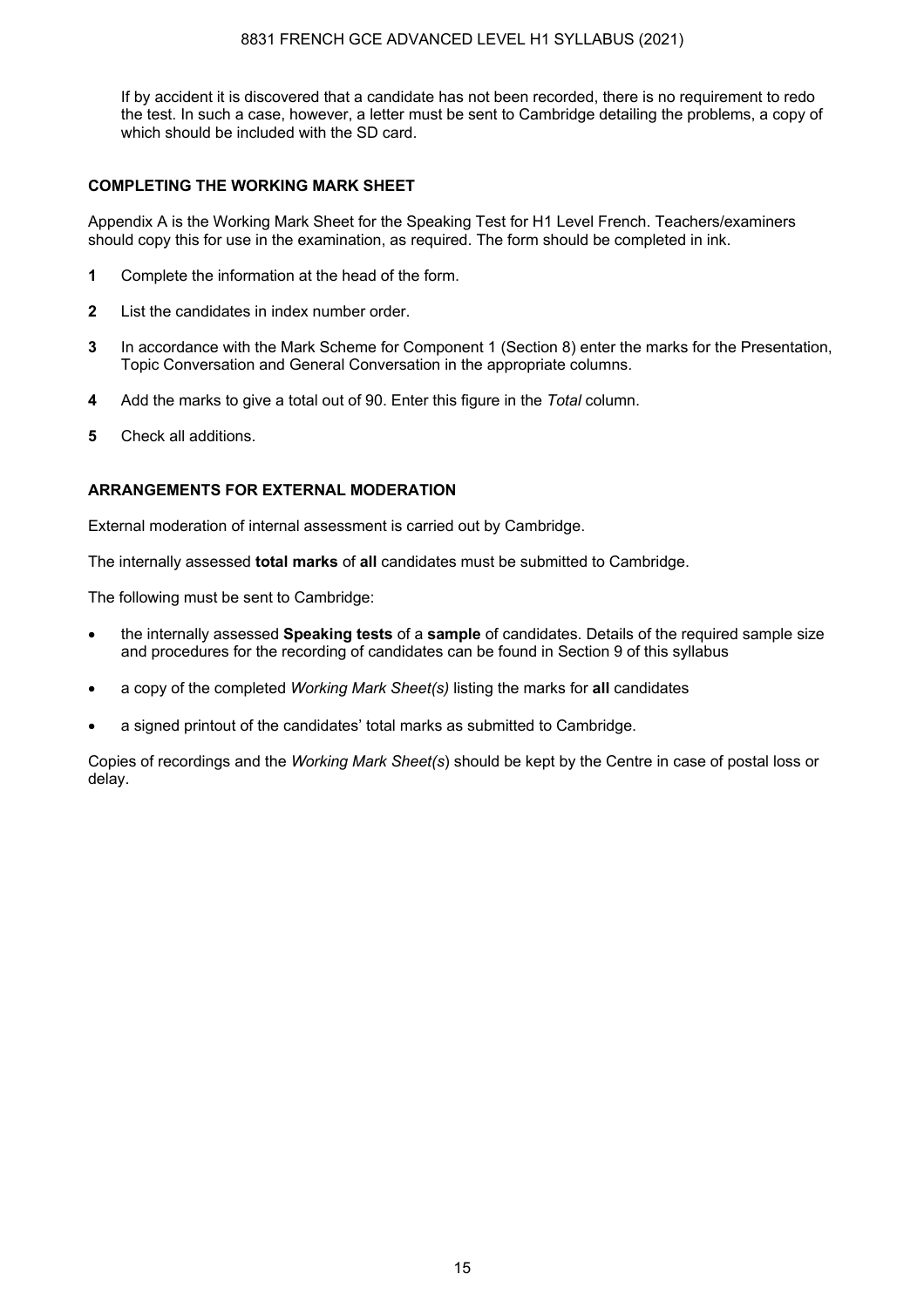**FRENCH (8831/1)** 

### **WORKING MARK SHEET**

### **GCE H1 LEVEL (SINGAPORE)**

|                      |                                                                     |                                                                            |  |  |  |  |                                  |                          |           |  |                                       | October/November |  |  | 2                                       |           | $\mathbf 0$ | $\overline{2}$ | 1           |              |  |
|----------------------|---------------------------------------------------------------------|----------------------------------------------------------------------------|--|--|--|--|----------------------------------|--------------------------|-----------|--|---------------------------------------|------------------|--|--|-----------------------------------------|-----------|-------------|----------------|-------------|--------------|--|
| <b>Centre Number</b> |                                                                     |                                                                            |  |  |  |  | <b>Centre Name</b>               |                          |           |  |                                       |                  |  |  |                                         |           |             |                |             |              |  |
|                      |                                                                     |                                                                            |  |  |  |  |                                  |                          |           |  |                                       | Syllabus Number  |  |  | 8                                       | 8         |             | $\mathbf{3}$   | 1           |              |  |
| Candidate            | <b>Candidate Name</b>                                               |                                                                            |  |  |  |  | For the use of the Oral Examiner |                          |           |  |                                       |                  |  |  |                                         |           |             |                |             |              |  |
| Number               |                                                                     | Names should be listed in the same<br>order as they will be written on the |  |  |  |  |                                  | Section 1                |           |  |                                       | Section 2        |  |  |                                         | Section 3 |             |                |             | <b>TOTAL</b> |  |
|                      | entry forms for the written papers.<br>First Name, Initial, Surname |                                                                            |  |  |  |  |                                  | Presentation<br>(Max 20) |           |  | <b>Topic Conversation</b><br>(Max 35) |                  |  |  | <b>General Conversation</b><br>(Max 35) |           |             |                | (Max<br>90) |              |  |
|                      |                                                                     |                                                                            |  |  |  |  |                                  |                          |           |  |                                       |                  |  |  |                                         |           |             |                |             |              |  |
|                      |                                                                     |                                                                            |  |  |  |  |                                  |                          |           |  |                                       |                  |  |  |                                         |           |             |                |             |              |  |
|                      |                                                                     |                                                                            |  |  |  |  |                                  |                          |           |  |                                       |                  |  |  |                                         |           |             |                |             |              |  |
|                      |                                                                     |                                                                            |  |  |  |  |                                  |                          |           |  |                                       |                  |  |  |                                         |           |             |                |             |              |  |
|                      |                                                                     |                                                                            |  |  |  |  |                                  |                          |           |  |                                       |                  |  |  |                                         |           |             |                |             |              |  |
|                      |                                                                     |                                                                            |  |  |  |  |                                  |                          |           |  |                                       |                  |  |  |                                         |           |             |                |             |              |  |
|                      |                                                                     |                                                                            |  |  |  |  |                                  |                          |           |  |                                       |                  |  |  |                                         |           |             |                |             |              |  |
|                      |                                                                     |                                                                            |  |  |  |  |                                  |                          |           |  |                                       |                  |  |  |                                         |           |             |                |             |              |  |
|                      |                                                                     |                                                                            |  |  |  |  |                                  |                          |           |  |                                       |                  |  |  |                                         |           |             |                |             |              |  |
|                      |                                                                     |                                                                            |  |  |  |  |                                  |                          |           |  |                                       |                  |  |  |                                         |           |             |                |             |              |  |
|                      |                                                                     |                                                                            |  |  |  |  |                                  |                          |           |  |                                       |                  |  |  |                                         |           |             |                |             |              |  |
|                      |                                                                     |                                                                            |  |  |  |  |                                  |                          |           |  |                                       |                  |  |  |                                         |           |             |                |             |              |  |
|                      |                                                                     |                                                                            |  |  |  |  |                                  |                          |           |  |                                       |                  |  |  |                                         |           |             |                |             |              |  |
|                      |                                                                     |                                                                            |  |  |  |  |                                  |                          |           |  |                                       |                  |  |  |                                         |           |             |                |             |              |  |
|                      |                                                                     |                                                                            |  |  |  |  |                                  |                          |           |  |                                       |                  |  |  |                                         |           |             |                |             |              |  |
|                      |                                                                     |                                                                            |  |  |  |  |                                  |                          |           |  |                                       |                  |  |  |                                         |           |             |                |             |              |  |
|                      |                                                                     |                                                                            |  |  |  |  |                                  |                          |           |  |                                       |                  |  |  |                                         |           |             |                |             |              |  |
|                      |                                                                     |                                                                            |  |  |  |  |                                  |                          |           |  |                                       |                  |  |  |                                         |           |             |                |             |              |  |
|                      |                                                                     |                                                                            |  |  |  |  |                                  |                          |           |  |                                       |                  |  |  |                                         |           |             |                |             |              |  |
|                      |                                                                     |                                                                            |  |  |  |  |                                  |                          |           |  |                                       |                  |  |  |                                         |           |             |                |             |              |  |
| Name of Examiner     |                                                                     |                                                                            |  |  |  |  |                                  |                          | Signature |  |                                       |                  |  |  | Date                                    |           |             |                |             |              |  |



**8831/01/WMS**